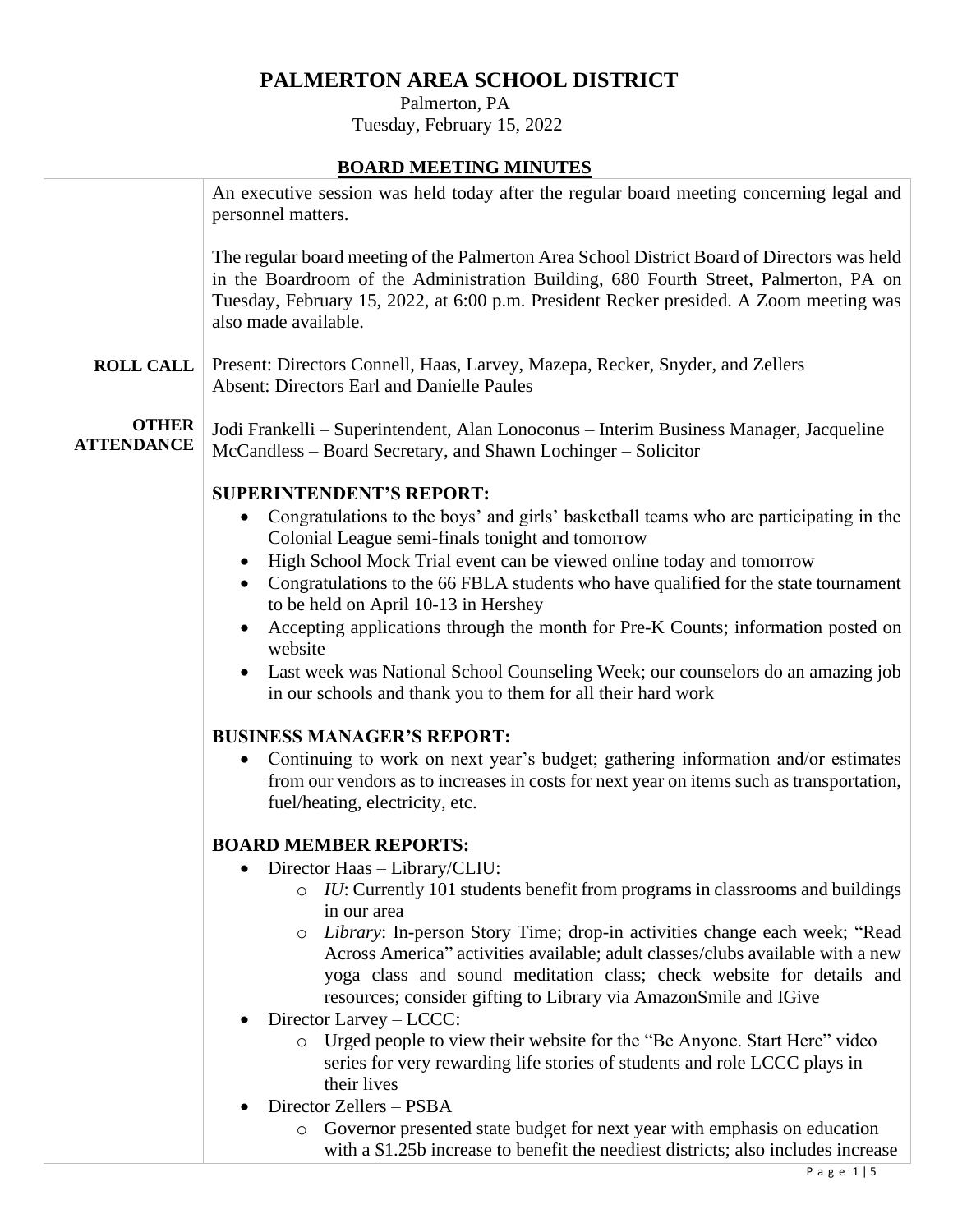of \$200m for special education; should be a savings to districts due to proposed charter school reform

- o Grants available for advancements in science and technology
- o Asked board members to fill out the PA School Director Profile Survey that was mailed to them
- o PDE submitted its final charter school regulation reform for review
- o Reminded the district to participate in the "Success Starts Here" campaign which highlights school happenings in PA districts; would like to see PASD listed more often
- Director Connell CCTI:
	- o Open House, February 23, 6-8 pm, showcasing cosmetology services, food items and merchandise for sale, art show

### **STUDENT REPORT:**

#### **Emma Martinez, Grade 11 (pre-recorded video)**

- NHS helped parents at Meet the Teacher Night; junior members helping after school with grades  $2 \& 3$  in a new initiative
- Scholastic Scrimmage preparing for two regional events in April
- PYEA members completed practice of teaching lessons and given constructive feedback
- Buddies Club played board games; made Valentine's cards to local nursing homes
- Student Council planning semi-formal dance as well as a spring sports pep rally on March 18; held mini-THON fundraisers
- All winter sports teams qualified for post-season competition; spring sports season begins March 7

#### **PUBLIC PARTICIPATION:**

- Kaylee Schleicher unhappy with her experience with cheerleading team; requests tryouts to be held and new coaching
- Marissa Crispo requests different cheer coach; stated code of conduct not enforced
- Emma Kahler stated unfair discipline by coaching staff; wants more practice hours and help for those who struggle in the sport

**BOARD MEETING MINUTES CONSENT AGENDA FINANCIAL REPORTS** Director Zellers moved, seconded by Director Connell, to approve the board meeting minutes from January 18, 2022. Aye Votes: All Directors Present. Nay Votes: None. Motion Carried. Director Larvey moved, seconded by Director Mazepa, to approve the attached consent agenda. Aye Votes: All Directors Present. Nay Votes: None. Motion Carried. **CONSENT AGENDA:** Approved the Accounts Payable Reports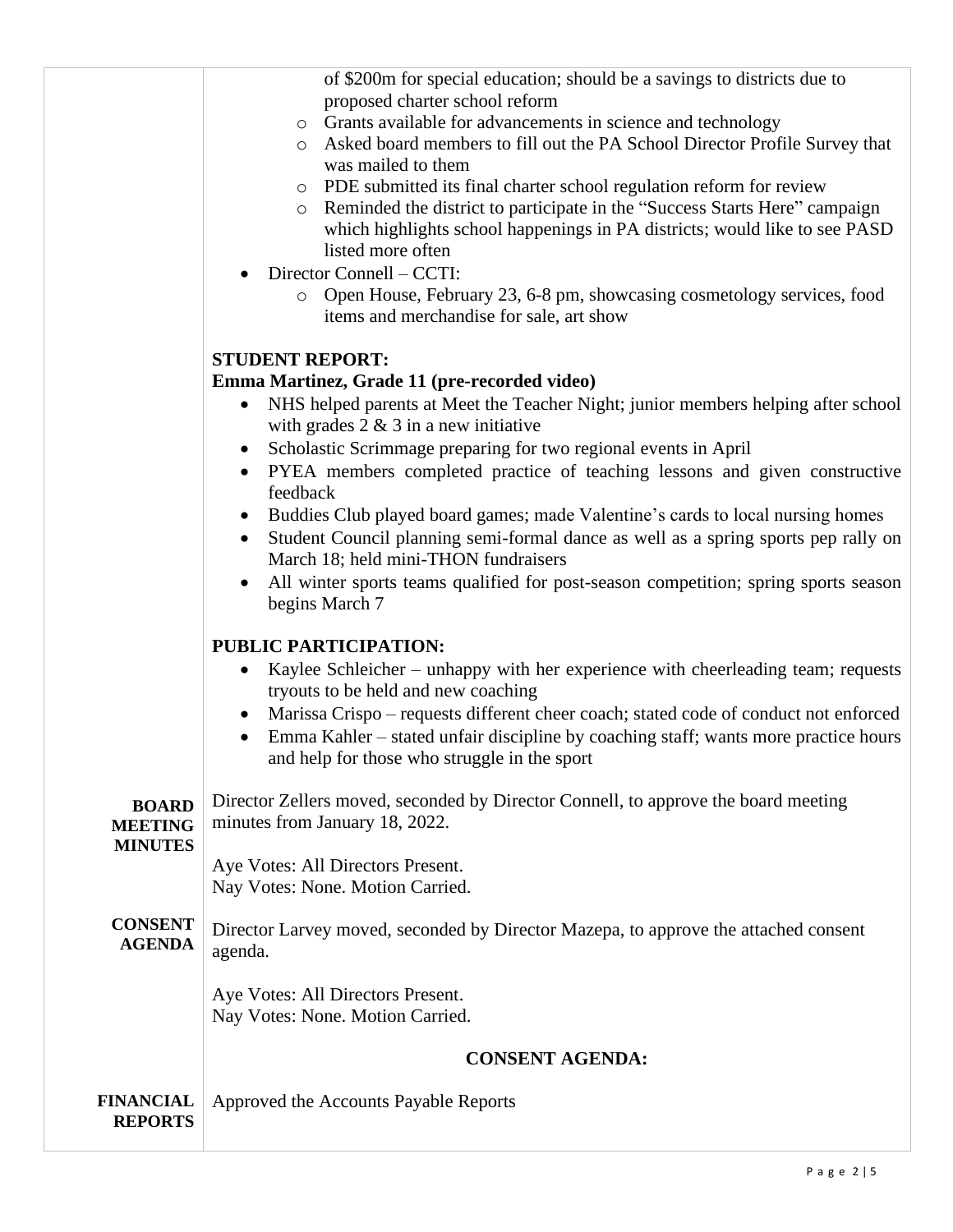|                                                       | Approved the Treasurer's Reports                                                                                                                                                                                                                 |  |                                 |                             |  |  |
|-------------------------------------------------------|--------------------------------------------------------------------------------------------------------------------------------------------------------------------------------------------------------------------------------------------------|--|---------------------------------|-----------------------------|--|--|
|                                                       | Approved budget transfers                                                                                                                                                                                                                        |  |                                 |                             |  |  |
| <b>SINGLE AUDIT</b><br><b>REPORT</b>                  | Accepted the Single Audit Report dated fiscal year ended June 30, 2021 as presented by<br>Gorman & Associates, P.C.                                                                                                                              |  |                                 |                             |  |  |
| <b>HS OVENS</b><br><b>PURCHASED</b>                   | Approved the purchase of two (2) electric convection ovens for the High School from<br>Hubert Company, LLC, with the cost of both ovens at \$18,579.62 and installation at<br>\$1,155.00 totaling \$19,734.62 paid from the capital reserve fund |  |                                 |                             |  |  |
| <b>HOMEBOUND</b><br><b>INSTRUCTION</b>                | Approved Amanda Cappella to teach five (5) hours a week of homebound instruction at the<br>rate of \$33.00 per hour through the end of the 2021-2022 school year                                                                                 |  |                                 |                             |  |  |
| <b>CAFETERIA</b><br><b>WORKER TEAM</b><br><b>LEAD</b> | Approved Abby Bankos as Cafeteria Worker Team Lead at the Junior High School at a rate<br>of \$15.10 per hour effective December 1, 2021                                                                                                         |  |                                 |                             |  |  |
| <b>SUB TEACHER</b>                                    | Approved Veronica Scarpati as substitute teacher at a rate of \$110.00/day effective<br>February 16, 2022                                                                                                                                        |  |                                 |                             |  |  |
| <b>RETIREMENTS</b>                                    | Accepted the following retirements:                                                                                                                                                                                                              |  |                                 |                             |  |  |
|                                                       |                                                                                                                                                                                                                                                  |  | High School Health & Physical   |                             |  |  |
|                                                       | <b>Carol Andrews</b>                                                                                                                                                                                                                             |  | <b>Education Teacher</b>        | Effective June 30, 2022     |  |  |
|                                                       |                                                                                                                                                                                                                                                  |  |                                 | Effective end of 2021-2022  |  |  |
|                                                       | Debra Smith                                                                                                                                                                                                                                      |  | Food Service Worker             | school year                 |  |  |
| <b>RESIGNATIONS</b>                                   | Accepted the resignation of Lyndsey Heinrich, High School Art Teacher, effective at the<br>end of the 2021-2022 school year                                                                                                                      |  |                                 |                             |  |  |
|                                                       | Accepted the resignation of Carole Burkhardt as Chorus Advisor at S.S. Palmer Elementary<br>effective January 18, 2022                                                                                                                           |  |                                 |                             |  |  |
|                                                       | Accepted the following resignations of coaches for the 2021-2022 school year:                                                                                                                                                                    |  |                                 |                             |  |  |
|                                                       | <b>Lyndsey Heinrich</b>                                                                                                                                                                                                                          |  | <b>Track MS Coach</b>           | Effective January 26, 2022  |  |  |
|                                                       | Michael J. Horvath                                                                                                                                                                                                                               |  | <b>Track Co-Assistant Coach</b> | Effective February 16, 2022 |  |  |
|                                                       | <b>Andrew Nosti</b>                                                                                                                                                                                                                              |  | <b>Track Co-Assistant Coach</b> | Effective February 16, 2022 |  |  |
| <b>SPRING</b><br><b>COACHES</b>                       | Approved the following coaches for the remainder of the 2021-2022 school year effective<br>February 16, 2022:                                                                                                                                    |  |                                 |                             |  |  |
|                                                       | Michael J. Horvath                                                                                                                                                                                                                               |  | <b>Track MS Coach</b>           | \$2,716                     |  |  |
|                                                       | <b>Andrew Nosti</b>                                                                                                                                                                                                                              |  | <b>Track Assistant Coach</b>    | \$2,716                     |  |  |
|                                                       | Michael C. Horvath                                                                                                                                                                                                                               |  | Softball MS Coach               | \$2,716                     |  |  |
| <b>BUS DRIVER</b>                                     | Approved retroactively Lyle Cetnar as bus driver for the remainder of the 2021-2022 school<br>year effective February 7, 2022                                                                                                                    |  |                                 |                             |  |  |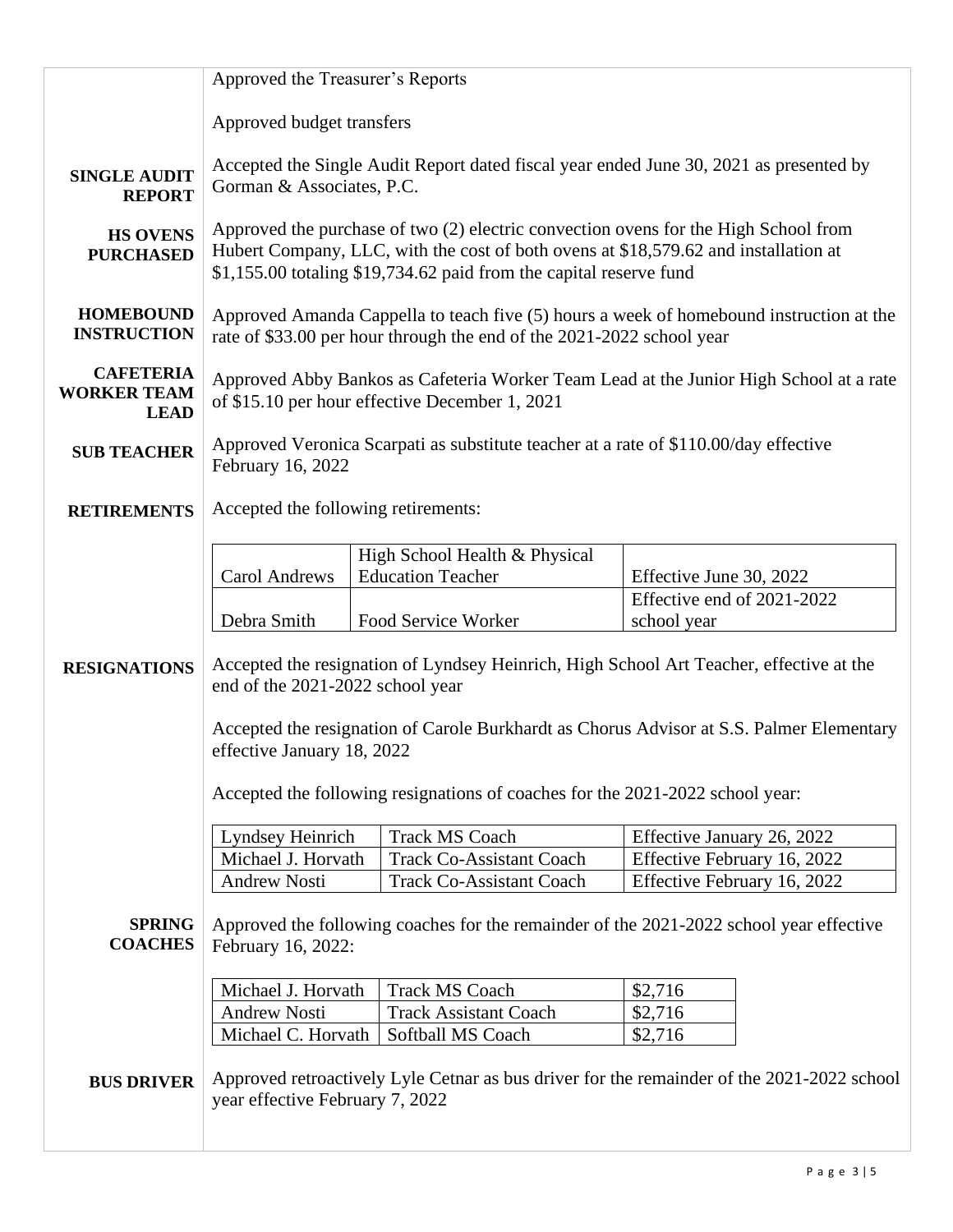| employee #540                                                                                                                                                                                                                                                                                                                                    |  |  |
|--------------------------------------------------------------------------------------------------------------------------------------------------------------------------------------------------------------------------------------------------------------------------------------------------------------------------------------------------|--|--|
| Approved the horizontal movement of Rachel Harry from Bachelor's +24 to Master's<br>effective the second semester of the 2021-2022 school year                                                                                                                                                                                                   |  |  |
| Approved tuition reimbursements                                                                                                                                                                                                                                                                                                                  |  |  |
| Approved the license agreement between the Department of Environmental Protection and<br>Palmerton Area School District for the lease of the Air Quality Station from March 1, 2022<br>through February 28, 2027                                                                                                                                 |  |  |
| Approved the contractual agreement with Blue Event Center, Bethlehem, PA for the Class<br>of 2023 Senior Prom on May 5, 2023                                                                                                                                                                                                                     |  |  |
| Approved the agreement with PenTeleData for Dedicated Internet Access and Point to<br>Point Transport for the period beginning July 1, 2022 through June 30, 2027                                                                                                                                                                                |  |  |
| Approved the agreement with Edwards Business Systems for the lease, service, and<br>maintenance of copiers for the period beginning July 1, 2022 through June 30, 2027                                                                                                                                                                           |  |  |
| Approved the rental contract agreement with The Costumer for costume rentals for the High<br>School Drama Club's performance of Fiddler on the Roof at a cost of \$2,440.05                                                                                                                                                                      |  |  |
| Approved the nomination of Director Sherry Haas to the Carbon Lehigh Intermediate Unit<br>#21 Board of Directors for a three-year term beginning July 1, 2022 through June 30, 2025                                                                                                                                                              |  |  |
| Approved Dr. Jodi Frankelli and Director Tammy Recker to attend the PSBA Board<br>Leadership Workshop Series virtually on January 26, 2022, February 23, 2022, and March<br>23, 2022 and in person on April 27, 2022 at Bethlehem Area Middle School-Nitschmann in<br>Bethlehem, PA, at a cost not to exceed \$70.00                             |  |  |
| Approved Dr. Alan Lonoconus to attend the PASBO Conference on March 8-11, 2022 in<br>Hershey, PA, at a cost not to exceed \$610.10                                                                                                                                                                                                               |  |  |
| Accepted the status that the following students have completed the graduation requirements<br>for the Class of 2022 set forth by the PA Department of Education and the Board of<br><b>Education of Palmerton Area School District:</b>                                                                                                          |  |  |
| Student #21007<br>Student #21213<br>Student #20104<br>Approved the field trip request for the FBLA State Leadership Conference in Hershey, PA<br>on April 10-13, 2022 with the agreement that the District will pay \$8,000.00 toward the<br>cost and the remainder will be paid through student fundraising and parent/student<br>reimbursement |  |  |
|                                                                                                                                                                                                                                                                                                                                                  |  |  |